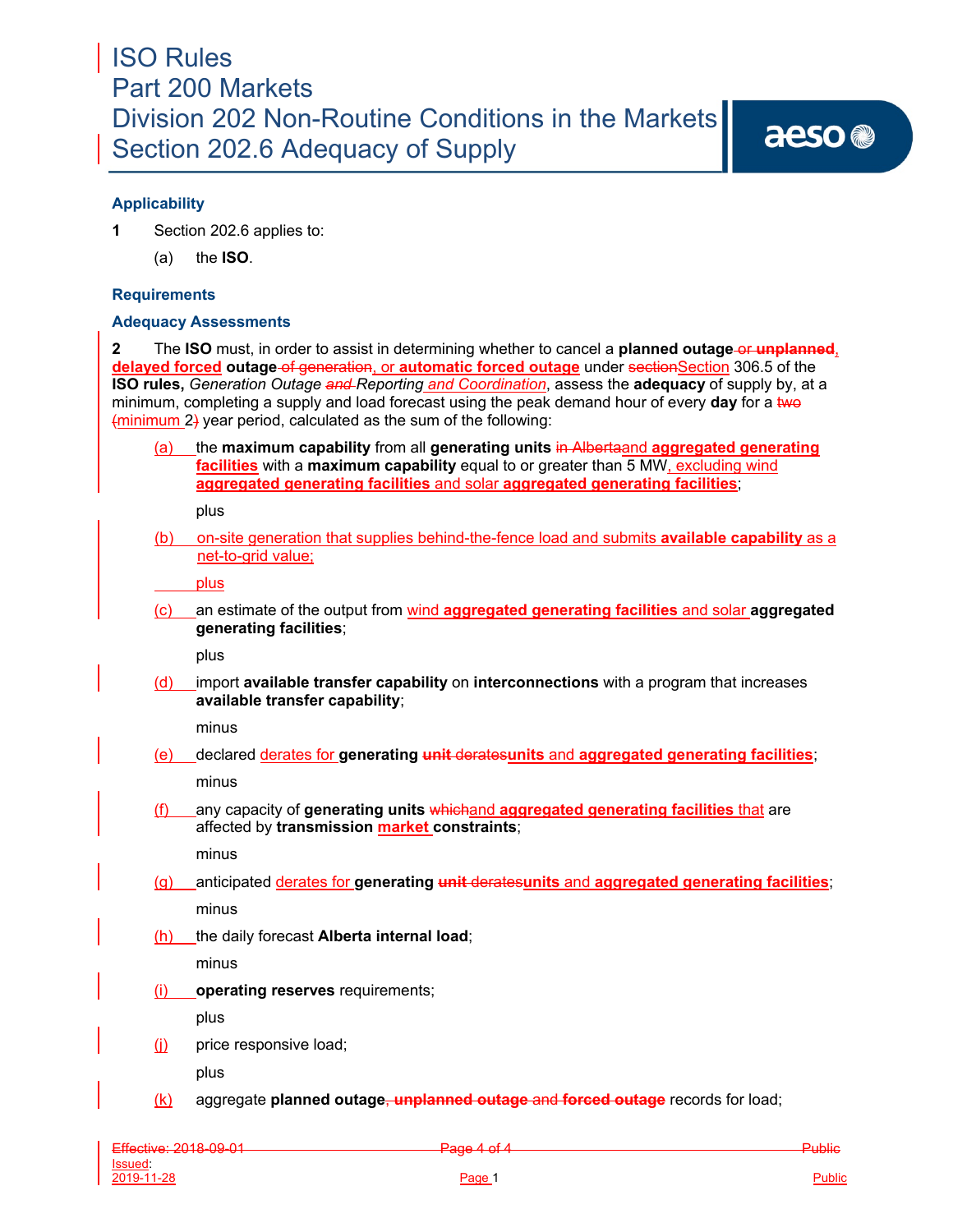# ISO Rules Part 200 Markets Division 202 Non-Routine Conditions in the Markets Section 202.6 Adequacy of Supply

plus

(l) load for **demand opportunity service**.

### **Short Term Adequacy Assessments**

**3** The **ISO** must, every hour, assess the short term **adequacy** of supply by, at a minimum, completing a real time **adequacy** assessment for each **settlement interval** of the current **day** and for the six (6) remaining **days** of the **forecast scheduling period** on the **day** preceding that current **day**, calculated as the sum of the following:

(a) **available capability** from all **generating source assets** in Alberta**units** and **aggregated generating facilities** with a **maximum capability** equal to or greater than 5 MW, with a start-up time less than or equal to  $\theta$  one  $(1)$  hour or with a submitted start time at or before the period being assessed, excluding wind **aggregated generating facilities** and solar **aggregated generating facilities**;

plus

(b) estimatedan estimate of the output from wind **aggregated generating facilities** and solar **aggregated generating facilities**;

plus

(c) estimatedan estimate of the amount of price responsive load;

plus

(d) estimatedan estimate of the amount of **demand opportunity service** load that is to be curtailed;

plus

(e) on-site generation that supplies behind-the-fence load and submits **available capability** as a net-to-grid value;

plus

(f) import **available transfer capability** on the **interties**;

minus

- (g) the peak forecast load from the day-ahead forecast of **Alberta internal load**; minus
- (h) the **ISO**'s **spinning reserve** requirement;

minus

(i) constrained down generation, with the exception of constrained down wind **aggregated generationgenerating facilities** and solar **aggregated generating facilities**.

## **Long Term Adequacy Metrics and Reporting**

**4(1)** The **ISO** must establish, maintain and report on **long term adequacy** metrics on a quarterly basis in accordance with this sectionSection 202.6.

**(2)** The **ISO** must make publicly available the following **long term adequacy** metrics:

| Effective: 2018 00:01         | $Proof A of A$          | <b>Public</b> |
|-------------------------------|-------------------------|---------------|
| <del>LHCUNG. 2010 00 01</del> | <del>1 000 1 01 1</del> |               |
| Issued:                       |                         |               |
| 2019-11-28                    | Page .                  | <u>Public</u> |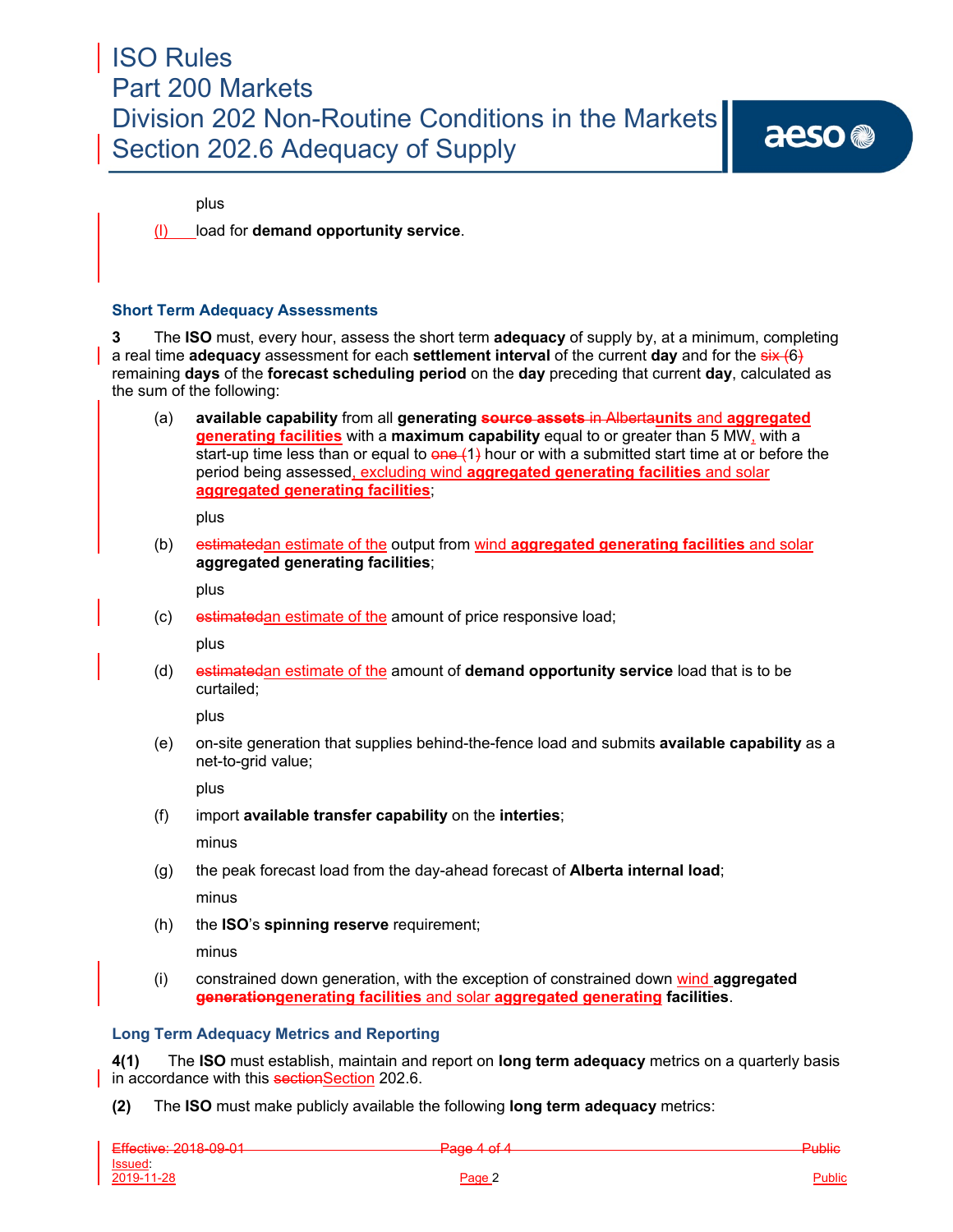- (a) an Alberta electrical generation projects and retirements metric which is a non-confidential project list indicating such relevant information as the project name, the project proponents, the MW size of the project and the estimated year of project completion;
- (b) a forecast reserve margin metric, including a reserve margin metric which must have a minimum  $\frac{f^2}{f^2}$  year forecast period and be calculated using a methodology that:
	- (i) is a measure, expressed in percentage terms, representing the amount of generation capacity at the time of system peak that is in excess of the annual peak demand;
	- (ii) utilizes **ISO** load forecasts;
	- (iii) utilizes existing **generating unit** capacity information such as **maximum capability**  and the generation metric forecast capacity published as part of the Alberta electrical generation projects and retirements metric;
	- (iv) accounts for behind-the-fence load and generation capacity;
	- (v) excludes wind and solar generation and adjusts for hydro generation available at the time of system peak;
	- (vi) incorporates **interconnection** capacity; and
	- (vii) may reflect more than a single supply and load scenario for the system;
- (c) a supply cushion metric which provides a  $\frac{1}{2}$  year forecast of available daily generation capacity and peak demand both measured in MW which must be calculated using a methodology that:
	- (i) incorporates **generating unit** capacity information such as the **maximum capability** of **generating units**;
	- (ii) utilizes **ISO** load forecasts;
	- (iii) incorporates daily average **planned outages** and derates as reported by **pool participants** in their **planned outage** scheduling submissions as well as a nominal average **unplanned outage** and **forced outage** rate;
	- (iv) accounts for behind-the-fence load and generation capacity;
	- (v) excludes wind and solar generation and adjusts for hydro generation available at the time of daily system peak;
	- (vi) excludes **interconnection** capacity; and
	- (vii) excludes existing generation that is contractually available but that does not participate in the energy market;
- (d) a two (2) year probability of supply **adequacy** shortfall metric which provides a probabilistic assessment of a state of **supply shortfall** over the next two (2) years and which must be calculated using a methodology that:
	- (i) utilizes **ISO** load forecasts;
	- (ii) utilizes existing **generating unit** capacity information such as **maximum capability**  and the generation metric capacity published as part of the Alberta electrical generation and retirements metric;
	- (iii) incorporates hourly **planned outages** and derates as reported by **pool participants** in their **planned outage** scheduling submissions;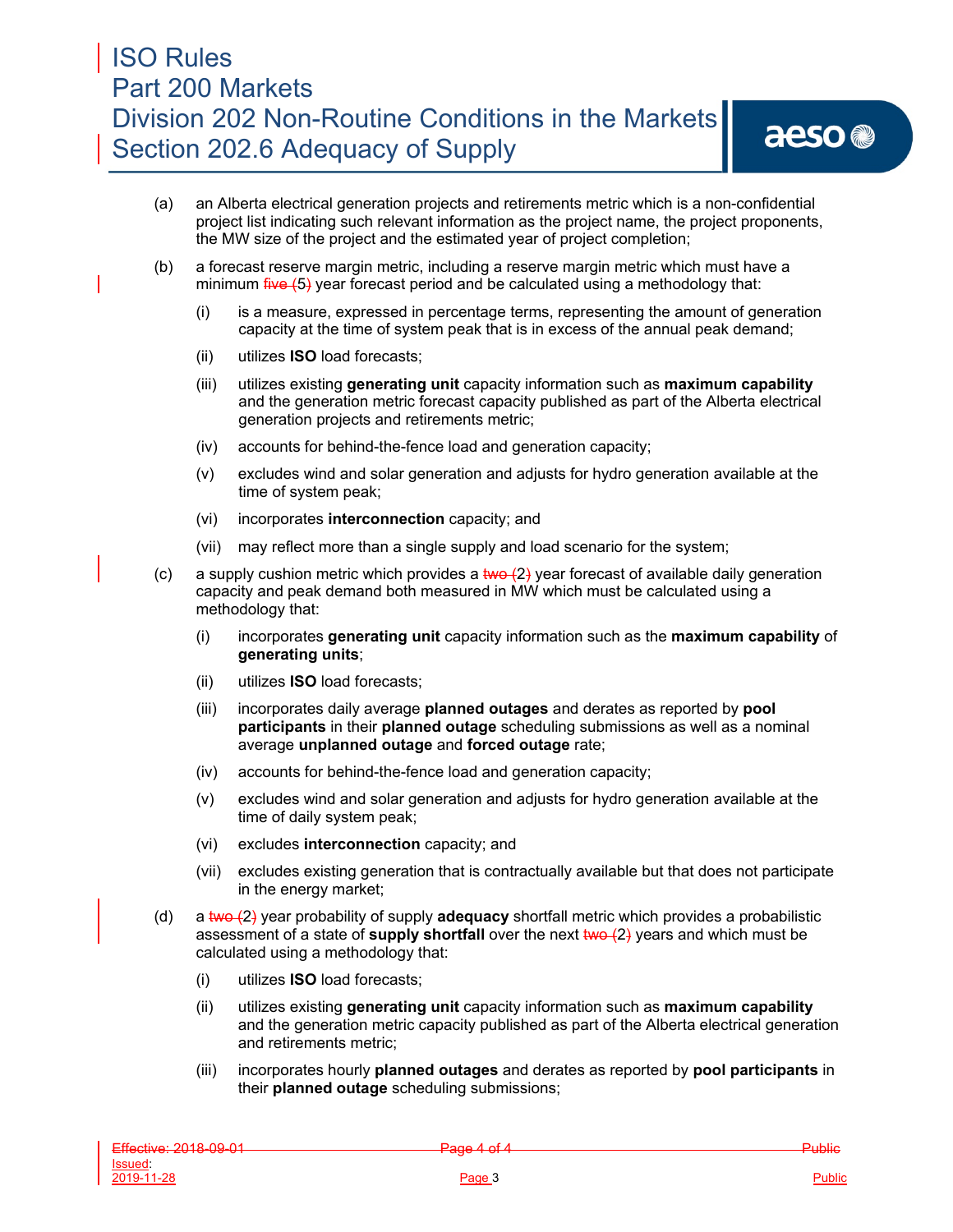# aeso<sup>®</sup>

- (iv) incorporates **interconnection** capacity estimates; and
- (v) utilizes a distribution of outcomes for the following inputs:
	- (A) intermittent or energy limited resources; and
	- (B) **unplanned outages** and **forced outages**.

### **Long Term Adequacy Threshold Determination and Use**

**5(1)** The **ISO** must, for the two  $(2)$  year probability of supply **adequacy** shortfall metric model set out in subsection 4(2)(d), use a **long term adequacy** threshold which:

- (a) represents the equivalent impact of the probability of having a system supply shortfall occur once every ten (10) years; and
- (b) is calculated as the  $\theta$ **ne** (1) hour average **Alberta internal load** for a year divided by  $\frac{f}{f}$ **i**  $\theta$
- (c) being the level which, if exceeded, would indicate a need for the **ISO** to consider taking preventative action.

**(2)** The **ISO** must, using the two (2) year probability of supply **adequacy** shortfall metric, estimate on a quarterly basis the expected total system MWh not served in a subsequent  $two (2)$  year period.

**(3)** The **ISO** must, if the estimated total system MWh not served exceeds the **long term adequacy**  threshold established at the time, undertake further studies to verify the likely cause, magnitude and timing of the potential **adequacy** issue.

### **Long Term Adequacy Threshold Actions**

**6** The **ISO** may, if the **long term adequacy** threshold is exceeded and the **ISO** deems that a potential **adequacy** issue requires preventative action, procure any one (4) or more of the following services:

- (a) load shed;
- (b) self-supply and back-up generation that would not otherwise be available to participate in the energy market; and
- (c) emergency portable generation;

being **long term adequacy** threshold actions.

### **Procurement of Long Term Adequacy Threshold Actions**

**7** The **ISO** must procure **long term adequacy** threshold actions using established **ISO** procurement procedures and, where possible and practical, in a manner that encourages competition.

### **Recovery of Long Term Adequacy Threshold Actions Costs**

**8(1)** The **ISO** must, if it procures **long term adequacy** threshold actions, establish a methodology that results in the recovery of the costs of **long term adequacy** threshold actions.

**(2)** The **ISO** must institute a charge to load, primarily directed to the **pool participants** who consume energy during higher priced hours, which recovers the costs of **long term adequacy** threshold actions.

### **Revision History**

| Date | $D - - -$<br>$-1$ $-1$ $-1$<br>tion<br><b>DESPI</b> |
|------|-----------------------------------------------------|
|      |                                                     |

| $Eff}_0$ $\sim$ 2018 00 01<br>$-$ <b>INVARIAL AVIOLUTE</b> | $Proof A of A$<br>T uyu T UIT | <del>Public</del> |
|------------------------------------------------------------|-------------------------------|-------------------|
| <u>Issued</u>                                              |                               |                   |
| 2019-11-28                                                 | Page 4                        | <u>Public</u>     |